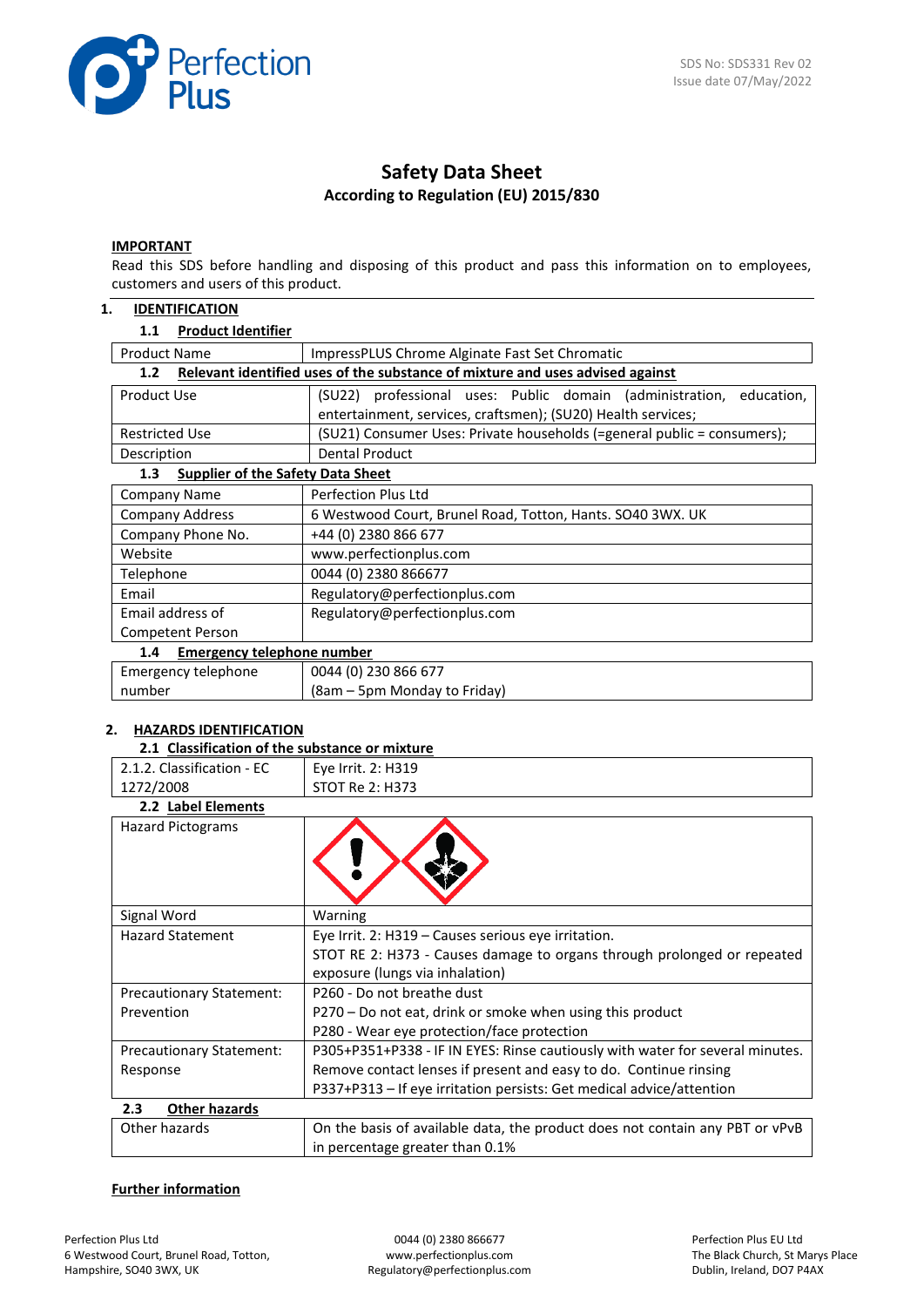

Medical devices as defined in Directive 93/42/EEC and which are invasive or used in direct physical contact with the human body, are exempted from the provisions of regulation (EC) No 1272/2008 (CLP/GHS) usually if they are in the finished state and intended for the final user.

# **3. COMPOSITION/INFORMATION ON INGREDIENTS**

# **3.2 Mixtures**

# **EC 1272/2008**

| <b>Chemical Name</b> | Index No.   | CAS No.    | EC No.    | <b>REACH</b><br>Registration | CONC.<br>$(\%w/w)$ | Classification    |
|----------------------|-------------|------------|-----------|------------------------------|--------------------|-------------------|
|                      |             |            |           | <b>Number</b>                |                    |                   |
| Kieselguhr, soda ash | $01-211-$   | 68855-54-9 | 272-489-0 |                              | 65.0-80.0          | STOT RE 2:H373    |
| flux-calcined        | 9488518-22  |            |           |                              |                    |                   |
| Dipotassium          | $01 -$      | 16919-27-0 | 240-969-9 |                              | $1.0 - 2.5$        | Acute Tox. 4:H302 |
| hexafluorotitanate   | 2119978268- |            |           |                              |                    | Eye Dam. 1:H318   |
|                      | 20-0006     |            |           |                              |                    |                   |

Kieselguhr, soda ash flux calcined:

STOT-REPEATED EXPOSURE: the substance is classified in this hazard class because it contains respirable crystalline silica (cristobalite, CAS 14464-46-1), classified as STOT RE 1, as impurity contained in quantity from 1 to 10%.

Note: Upper limit is not included into the range.

# **4. FIRST AID MEASURES**

# **4.1 Description of first aid measures**

| <b>Inhalation</b> | Remove to open air. If the subject stops breathing administer artificial respiration. Get |  |  |
|-------------------|-------------------------------------------------------------------------------------------|--|--|
|                   | medical advice/attention immediately.                                                     |  |  |
| Eye Contact       | Remove contact lenses, if present. Wash immediately with plenty of water for at least 15  |  |  |
|                   | minutes, opening the eyelids fully. If problem persists, seek medical advice.             |  |  |
| Skin contact      | Remove contaminated clothing. Rinse skin with a shower immediately. Wash contaminated     |  |  |
|                   | clothing before using again.                                                              |  |  |
| Ingestion         | Get medical advice/attention immediately. Do not induce vomiting. Do not administer       |  |  |
|                   | anything not explicitly authorised by a doctor.                                           |  |  |

# **4.2 Most important symptoms and effects, both acute and delayed**

In the absence of experimental data for the product itself, health hazards are evaluated according to the properties of the substances it contains, using the criteria specified in the applicable regulation for classification. It is therefore necessary to take into account the concentration of the individual hazardous substances indicated in section 3, to evaluate the toxicological effects of exposure to the product.

This product may cause functional disorders or morphological mutations after repeated or prolonged exposure and/or may accumulate inside the human body and is thus graded as dangerous.

Acute effects: stinging eyes. Symptoms may include: rubescence, edema, pain and lachrymation. Ingestion may cause health problems, including stomach pain and sting, nausea and sickness

#### **4.3 Indication of any immediate medical attention and special treatment needed**

| Inhalation   | Information not available |
|--------------|---------------------------|
| Eve Contact  | Information not available |
| Skin contact | Information not available |
| Ingestion    | Information not available |

#### **General information**

|  | If you feel unwell, seek medical advice (show the label where possible). |  |  |
|--|--------------------------------------------------------------------------|--|--|
|--|--------------------------------------------------------------------------|--|--|

#### **5. FIRE FIGHTING MEASURES**

#### **5.1 Extinguishing media**

|     | The extinguishing equipment should be of the conventional kind: carbon dioxide, foam, |
|-----|---------------------------------------------------------------------------------------|
|     | powder and water spray                                                                |
| 5.2 | Special hazards arising from the substance or mixture                                 |
|     | Do not breathe combustion products                                                    |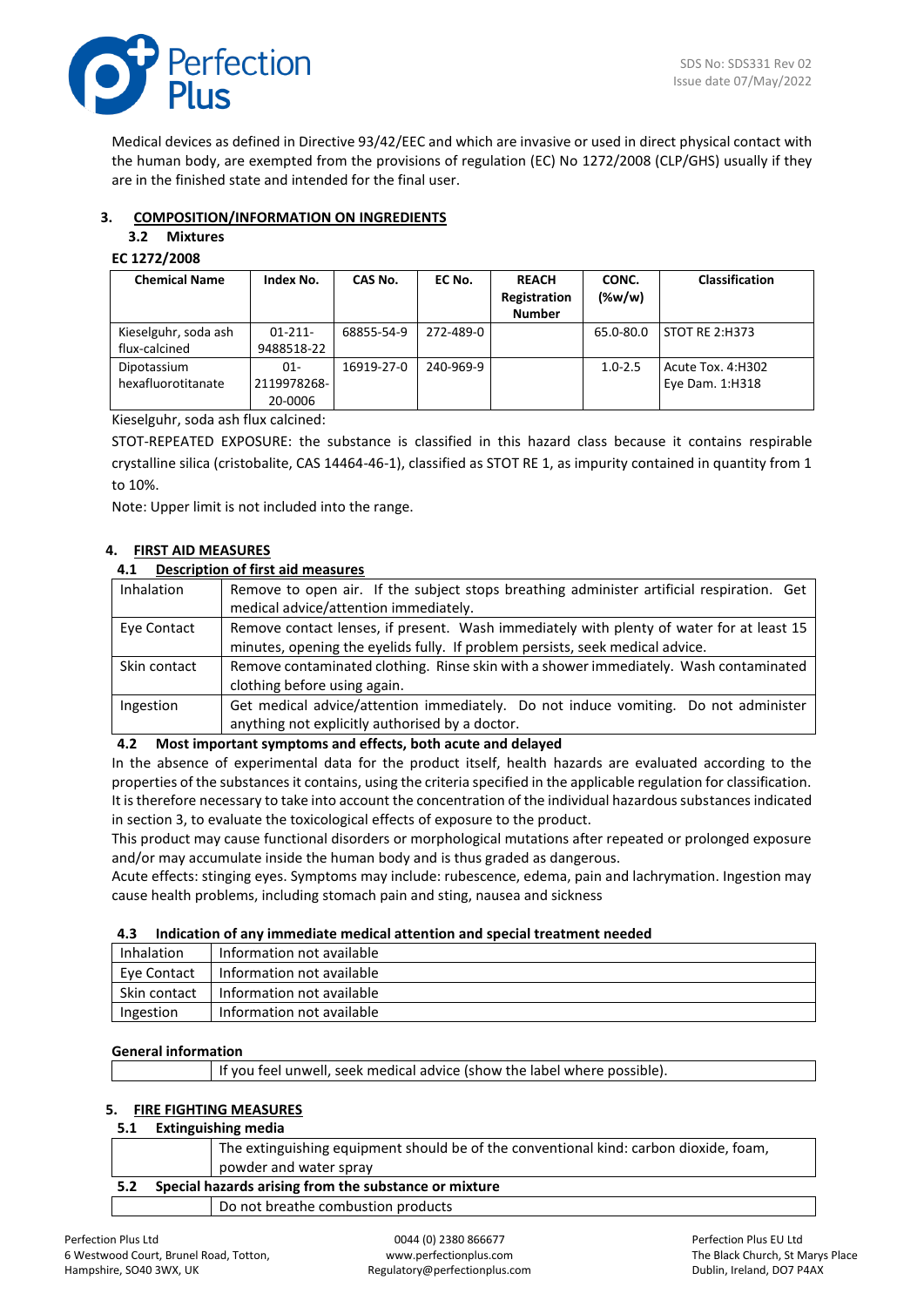

## **5.3 Advice for firefighters**

| Use jets of water to cool the containers to prevent product decomposition and the<br>development of substances potentially hazardous for health. Always water full fire<br>prevention gear. Collect extinguishing water to prevent it from draining in to the sewer<br>system. Dispose of contaminated water used for extinction and the remains of the fire<br>according to applicable regulations. |
|------------------------------------------------------------------------------------------------------------------------------------------------------------------------------------------------------------------------------------------------------------------------------------------------------------------------------------------------------------------------------------------------------|
| Wear normal fire fighting clothing i.e. fire kit (BS EN 469), gloves (BS EN 659) and boots (HO<br>specification A29 and A30) in combination with self-contained open circuit positive pressure<br>compressed air breathing apparatus (BS EN 137).                                                                                                                                                    |

### **6. ACCIDENTAL RELEASE MEASURES**

#### **6.1 Personal precautions, protective equipment and emergency procedures**

| If there are no contraindications, spray powder with water to prevent the formation of dust. |
|----------------------------------------------------------------------------------------------|
| Avoid breathing vapours/mists/gases. Wear suitable protective equipment (including           |
| personal protective equipment referred to under section 8 of this SDS) to prevent any        |
| contamination of skin, eyes and personal clothing. These indications apply or both           |
| processing staff and those involved in emergency procedures.                                 |

**6.2 Environmental precautions**

This product must not penetrate into the sewer system or come in to contact with surface water or ground water.

#### **6.3 Methods and material for containment and cleaning up**

|     | Use spark-proof mechanical equipment to collect the leaked product and place it in              |
|-----|-------------------------------------------------------------------------------------------------|
|     | containers for recover or disposal. If there are no contraindications, use jets of water to     |
|     |                                                                                                 |
|     | eliminate residues.                                                                             |
|     |                                                                                                 |
|     | Make sure the leakage site is well aired. Check compatibility for container material section 7. |
|     | Contaminated material should be disposed of in compliance with the provisions set forth in      |
|     | section 13.                                                                                     |
| 6.4 | <b>Reference to other sections</b>                                                              |
|     |                                                                                                 |

# See section 13 for disposal information. See section 8 for exposure controls/personal protection.

#### **7. HANDLING AND STORAGE**

#### **7.1 Precautions for safe handling**

|                                                                  | Before handling the product, consult all the other sections of this material safety data sheet. |  |
|------------------------------------------------------------------|-------------------------------------------------------------------------------------------------|--|
|                                                                  | Avoid leakage of the product into the environment. Do not eat, drink or smoke during use.       |  |
|                                                                  | Remove any contaminated clothes and personal protective equipment before entering               |  |
|                                                                  | places in which people eat.                                                                     |  |
| 7.2 Conditions for safe storage, including any incompatibilities |                                                                                                 |  |
|                                                                  | Store only in the original container. Store the containers sealed, in a well-ventilated place,  |  |
|                                                                  | away from direct sunlight. Keep containers away from any incompatible materials, see            |  |
|                                                                  | section 10 for details.                                                                         |  |
| 7.3 Specific end use(S)                                          |                                                                                                 |  |

#### **7.3 Specific end use(S)**

No use other than specified in Section 1.2 of this SDS.

#### **8. EXPOSURE CONTROLS/PERSONAL PROTECTION**

#### **8.1 Control parameters**

#### **8.1.1 Exposure Limit Values**

| Kieselguhr, soda ash flux-calcined |                                                  |          |            |              |                   |          |            |                       |
|------------------------------------|--------------------------------------------------|----------|------------|--------------|-------------------|----------|------------|-----------------------|
|                                    | Predicted no-effect concentration - PNEC         |          |            |              |                   |          |            |                       |
|                                    | Normal value of STP microorganisms<br>$100$ mg/l |          |            |              |                   |          |            |                       |
|                                    | Health - Derived no-effect level - DNEL/DMEL     |          |            |              |                   |          |            |                       |
|                                    |                                                  |          |            |              | <b>Effects on</b> |          |            |                       |
| Route of                           | <b>Effects in consumers.</b>                     | Acute    | Chronic    | Chronic      | workers           | Acute    | Chronic    | <b>Chronic</b>        |
| exposure                           | Acute local                                      | systemic | Local      | systemic     | Acute local       | systemic | local      | systemic              |
| Oral                               |                                                  |          | <b>VND</b> | 18.7 mg/kg/d |                   |          |            |                       |
| Inhalation                         |                                                  |          | <b>VND</b> | $0.05$ mg/m3 |                   |          | <b>VND</b> | $0.05 \text{ mg/m}$ 3 |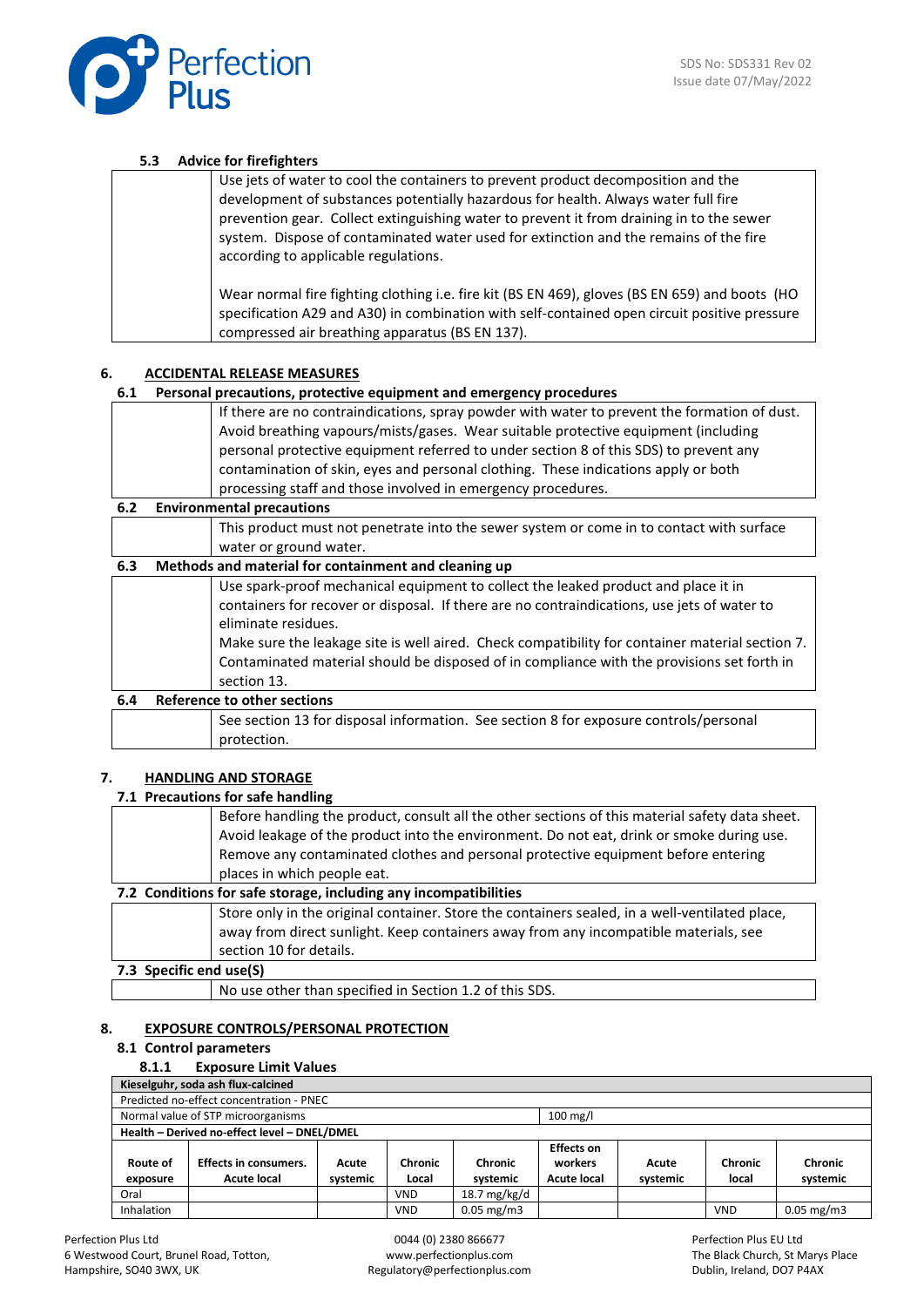

| <b>Cristobalite</b>                          |                                          |                |              |            |                    |              |            |              |
|----------------------------------------------|------------------------------------------|----------------|--------------|------------|--------------------|--------------|------------|--------------|
|                                              | <b>Threshold limit value</b>             |                |              |            |                    |              |            |              |
| <b>Type</b>                                  | Country                                  | TWA/8h         | Ppm          | STEL/15min | Ppm                |              |            |              |
|                                              |                                          | Mg/m3          |              | Mg/m3      |                    |              |            |              |
| <b>VLEP</b>                                  | <b>BEL</b>                               | 0.05           |              |            |                    |              |            |              |
| <b>TLV</b>                                   | CZE                                      | 0.1            |              |            |                    |              |            |              |
| <b>MAK</b>                                   | DEU                                      | 0.15           |              |            |                    |              |            |              |
| <b>VLA</b>                                   | ESP                                      | 0.05           |              |            |                    |              |            |              |
| <b>TLV</b>                                   | <b>EST</b>                               | 0.05           |              |            |                    |              |            |              |
| <b>VLEP</b>                                  | <b>FRA</b>                               | 0.05           |              |            |                    | RESP.        |            |              |
| <b>WEL</b>                                   | GRB                                      | 0.3            |              |            |                    |              |            |              |
| OEL                                          | <b>IRL</b>                               | 0.1            |              |            |                    |              |            |              |
| <b>RD</b>                                    | LTU                                      | 0.05           |              |            |                    |              |            |              |
| <b>RV</b>                                    | <b>LVA</b>                               | 0.05           |              |            |                    |              |            |              |
| OEL                                          | <b>NLD</b>                               | 0.075          |              |            |                    | RESP.        |            |              |
| <b>TLV</b>                                   | <b>NOR</b>                               | 0.05           |              |            |                    | RESP.        |            |              |
| <b>NDS</b>                                   | POL                                      | $\overline{2}$ |              |            |                    | INHAL.       |            |              |
| <b>NDS</b>                                   | POL                                      | 0.3            |              |            |                    | RESP.        |            |              |
| <b>MAK</b>                                   | <b>SWE</b>                               | 0.05           |              |            |                    | RESP.        |            |              |
| <b>TLV-ACGIH</b>                             |                                          | 0.025          |              |            |                    |              |            |              |
|                                              |                                          |                |              |            |                    |              |            |              |
|                                              | Dipotassium hexfluorotitanate            |                |              |            |                    |              |            |              |
|                                              | Predicted no-effect concentration - PNEC |                |              |            |                    |              |            |              |
| Normal value in fresh water                  |                                          |                |              |            |                    | $0.131$ mg/l |            |              |
|                                              | Normal value in marine water             |                | $0.131$ mg/l |            |                    |              |            |              |
|                                              | Normal value for marine water sediment   |                | 4.89 mg/kg/d |            |                    |              |            |              |
| Normal value for water, intermittent release |                                          | $0.108$ mg/l   |              |            |                    |              |            |              |
| Normal value of STP microorganisms           |                                          |                | $1.5$ mg/l   |            |                    |              |            |              |
| Normal value for the terrestrial compartment |                                          |                | 19.1 mg/kg/d |            |                    |              |            |              |
| Health - Derived no-effect level - DNEL/DMEL |                                          |                |              |            |                    |              |            |              |
|                                              |                                          |                |              |            | <b>Effects on</b>  |              |            |              |
| Route of                                     | <b>Effects in consumers.</b>             | Acute          | Chronic      | Chronic    | workers            | Acute        | Chronic    | Chronic      |
| exposure                                     | <b>Acute local</b>                       | systemic       | Local        | systemic   | <b>Acute local</b> | systemic     | local      | systemic     |
| Oral                                         |                                          |                |              |            | <b>VND</b>         | 5.2 $mg/m3$  | 5.2 mg/kg  | 5.2 $mg/m3$  |
| Inhalation                                   |                                          |                |              |            | <b>VND</b>         | 75 mg/kgbw/d | <b>VND</b> | 75 mg/kgbw/d |

VND - hazard identified but no DNEL/PNEC available. NEA - no exposure expected. NPI - no hazard identified.

# **Dipotassium hexafluorotitanate:**

VLA-ED (daily exposure value): 2.5 mg / (F) / m3 INSHT Guide (data available in the supplier SDS) Biological indicators: Fluoride in urine. Close of business on 8 mg / L. Before the workshift: 4 mg / g creatinine, after the workshift 7 mg / g creatinine (data available in the supplier SDS).

During the risk assessment process, it is essential to take into consideration the ACGIH occupational exposure levels for inert particulate otherwise classified (PNOC respirable fraction: 3 mg/m3; PNOC inhalable fraction: 10 mg/m3). For values above these limits, use a P type filter, whose class (1, 2 or 3) must be chosen according to the outcome of risk assessment.

#### **8.2 Exposure controls**

| 8.2.1 | Appropriate engineering controls                                                              |
|-------|-----------------------------------------------------------------------------------------------|
|       | As the use of adequate technical equipment must always take priority over personal protective |
|       | equipment, make sure that the workplace is well aired through effective local aspiration.     |
|       | Personal protective equipment must be CE marked, showing that it complies with applicable     |
|       | standards.                                                                                    |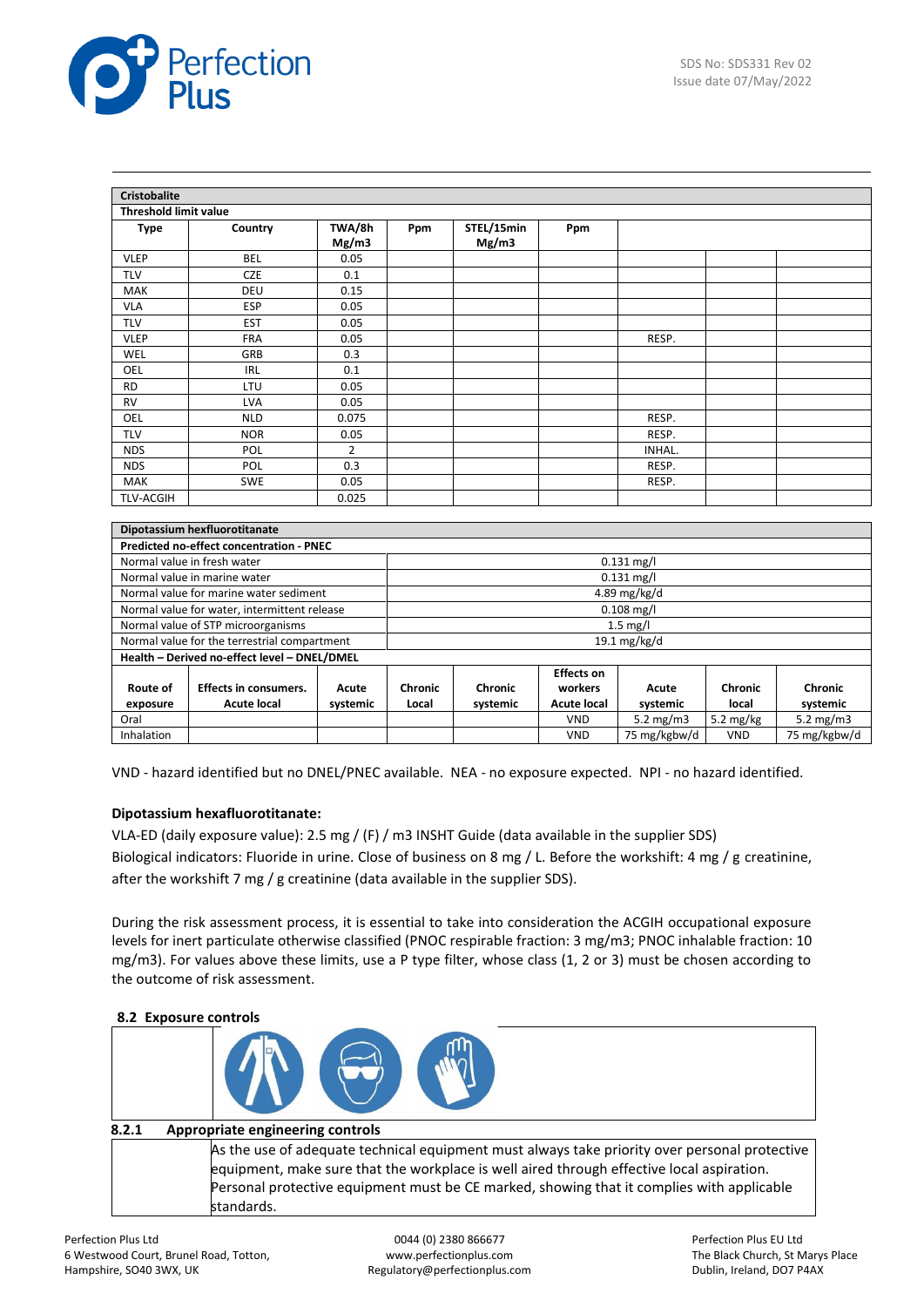

|                 | Provide an emergency shower with face and eye wash station.                                    |
|-----------------|------------------------------------------------------------------------------------------------|
|                 | Exposure levels must be kept as low as possible to avoid significant build-up in the organism. |
|                 | Manage personal protective equipment so as to guarantee maximum protection (e.g. reduction     |
|                 | in replacement times).                                                                         |
| 8.2.2           | <b>Individual protection measures</b>                                                          |
| Skin protection | Wear category II professional long-sleeved overalls and safety footwear (see                   |
|                 | Directive 89/686/EEC and standard EN ISO 20344). Wash body with soap and                       |

|                        | Directive 69/060/EEC and standard EN ISO 20344). Wasn bouy with soap and          |
|------------------------|-----------------------------------------------------------------------------------|
|                        | water after removing protective clothing.                                         |
| Eye/face protection    | Approved safety goggles (see standard EN 166).                                    |
| Hand protection        | In the case of prolonged contact with the product, protect the hands with         |
|                        | penetration-resistant work gloves (see standard EN 374).                          |
|                        | Work glove material must be chosen according to the use process and the           |
|                        | products that may form. Latex gloves may cause sensitivity reactions.             |
| Respiratory protection | Use a type P filtering facemask (see standard EN 149) or equivalent device, whose |
|                        | class (1, 2 or 3) and effective need, must be defined according to the outcome of |
|                        | risk assessment.                                                                  |

# **8.2.3 Environmental Exposure controls**

The emissions generated by manufacturing processes, including those generated by ventilation equipment, should be checked to ensure compliance with environmental standards.

#### **9. PHYSICAL AND CHEMICAL PROPERTIES**

#### **9.1. Information on basic physical and chemical properties**

| Appearance                | Powder                   | Vapour pressure             | No data available                                    |
|---------------------------|--------------------------|-----------------------------|------------------------------------------------------|
| Colour                    | Green                    | Vapour density              | No data available                                    |
| Odour                     | Spearmint                | Relative density            | $1.800$ Kg/L                                         |
| Odour threshold           | Not available            | Fat solubility              | No data available                                    |
| pH                        | 8 at 20°C (suspension    | Partition coefficient       | No data available                                    |
|                           | of 10 g of powder per    |                             |                                                      |
|                           | It of water after 2 min) |                             |                                                      |
| Melting point             | No data available        | Autoignition temperature    | No data available                                    |
| Freezing point            | No data available        | Viscosity                   | No data available                                    |
| Initial boiling point     | Not applicable.          | <b>Explosive properties</b> | No data available                                    |
| Flash point               | Not applicable.          | Oxidising properties        | No data available                                    |
| Evaporation rate          | No data available        | Solubility                  | In water: it reacts to<br>form a hydrophilic<br>gel. |
| Flammability (solid, gas) | No data available        |                             |                                                      |

#### **9.2. Other information**

| Conductivity                     | No data available |
|----------------------------------|-------------------|
| Surface tension                  | No data available |
| Gas group                        | No data available |
| Benzene content                  | No data available |
| Lead content                     | No data available |
| VOC (Volatile organic compounds) | No data available |

#### **10. STABILITY AND REACTIVITY**

| 10.1         | Reactivity                                                                                          |  |  |  |  |  |
|--------------|-----------------------------------------------------------------------------------------------------|--|--|--|--|--|
|              | Dipotassium Hexafluorotitanate<br>With mineral acids it generates HF.                               |  |  |  |  |  |
|              | 10.2 Chemical stability                                                                             |  |  |  |  |  |
|              | Stable under normal conditions of use and storage                                                   |  |  |  |  |  |
|              | 10.3 Possibility of hazardous reactions                                                             |  |  |  |  |  |
|              | No hazardous reactions are foreseeable in normal conditions of use and storage                      |  |  |  |  |  |
|              | 10.4 Conditions to avoid                                                                            |  |  |  |  |  |
|              | None in particular. However the usual precautions used for chemical products should be<br>respected |  |  |  |  |  |
| ion Plus Ltd | Perfection Plus EU Ltd<br>0044 (0) 2380 866677                                                      |  |  |  |  |  |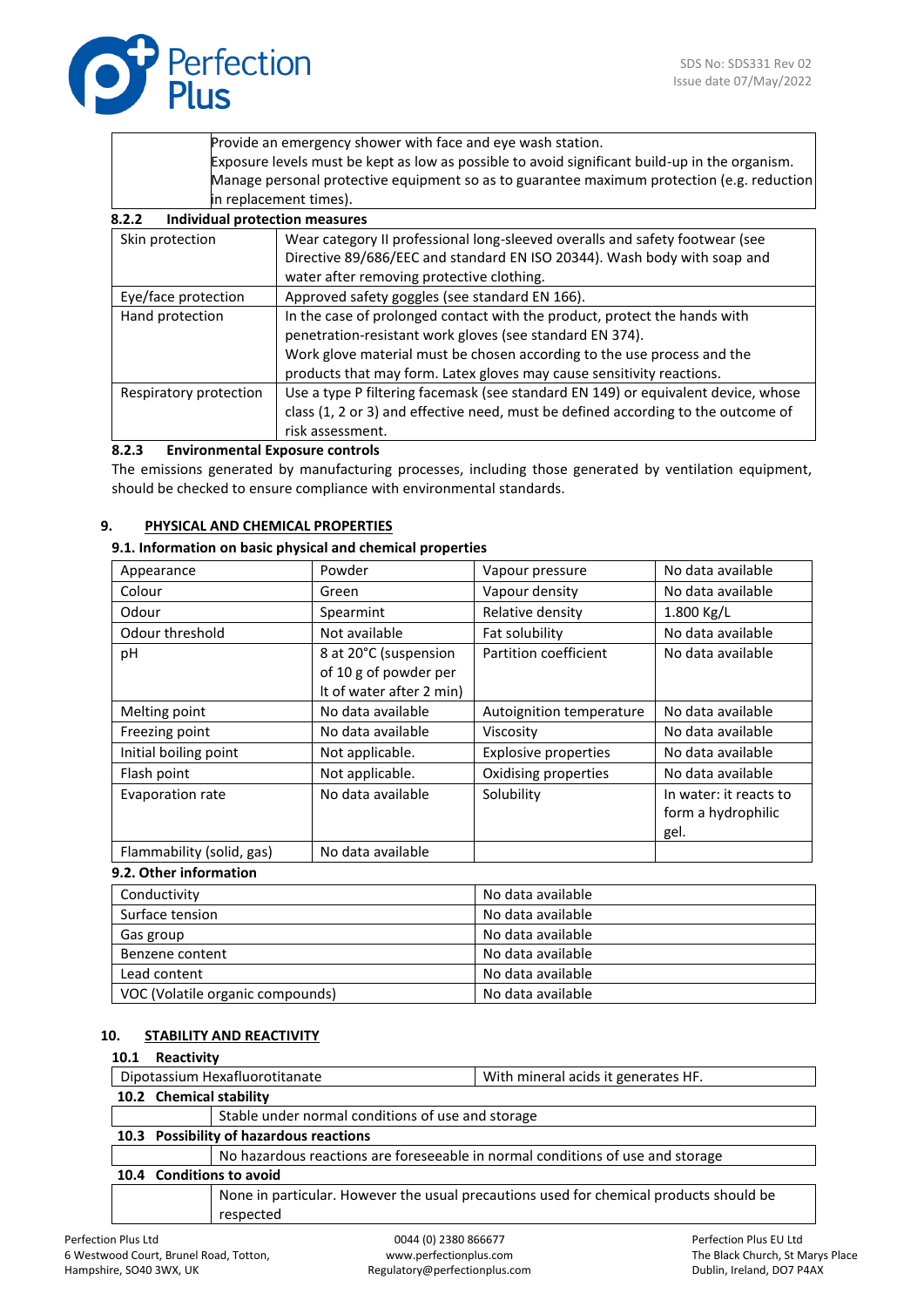

#### **10.5 Incompatible materials**

| Dipotassium Hexafluorotitanate        |  | Strong acids |
|---------------------------------------|--|--------------|
| 10.6 Hazardous decomposition products |  |              |
| Information not available             |  |              |

## **11. TOXICOLOGICAL INFORMATION**

#### **11.1 Information on toxicological effects**

| Acute toxicity            | No data available.                                                         |
|---------------------------|----------------------------------------------------------------------------|
| Skin corrosion/irritation | No data available.                                                         |
| Serious eye               | It may cause eye irritation, see the composition indicated in section 3.2. |
| damage/irritation         |                                                                            |
| Respiratory of skin       | No data available.                                                         |
| sensitisation             |                                                                            |
| Germ cell mutagenicity    | No data available.                                                         |
| Carcinogenicity           | No data available.                                                         |
| Reproductive toxicity     | No data available.                                                         |
| STOT-single exposure      | No data available.                                                         |
| STOT-repeated exposure    | May cause damage to lungs through prolonged or repeated exposure           |
|                           | through inhalation, see the composition indicated n section 3.2            |
| Aspiration hazard         | No data available.                                                         |

## **11.1.4 Toxicological Information**

| Kieselguhr, soda ash flux-                                                                                    | ORAL Rat LD50: >2000 mg/kg bw | <b>INHAL. Rat LC50: &gt;2.6 mg/l/1h</b> |  |  |  |
|---------------------------------------------------------------------------------------------------------------|-------------------------------|-----------------------------------------|--|--|--|
| calcined                                                                                                      | (OECD 401)                    | (OECD 403)                              |  |  |  |
| STOT-REPEATED EXPOSURE: the substance is classified in this hazard class because it contains respirable       |                               |                                         |  |  |  |
| crystalline silica (cristobalite, CAS 14464-46-1), classified as STOT RE 1, as impurity contained in quantity |                               |                                         |  |  |  |
| from 1 to $10\%$ .                                                                                            |                               |                                         |  |  |  |
|                                                                                                               |                               |                                         |  |  |  |

| Dipotassium                                                                           | <b>ORAL Rat LD50:</b> 0.324 mg/kg |  |  |  |
|---------------------------------------------------------------------------------------|-----------------------------------|--|--|--|
| Hexafluorotitanate                                                                    | (OECD 401)                        |  |  |  |
| SERIOUS EYE DAMAGE/IRRITATION: Causes irreversible effect on eyes, (Rabbit, OECD 405) |                                   |  |  |  |

# **12. ECOLOGICAL INFORMATION**

#### **12.1 Toxicity**

|                      | LC50-for Fish         | exceeds the maximum level of solubility of the substance,         |
|----------------------|-----------------------|-------------------------------------------------------------------|
|                      |                       | Oncorhynchus mykiss, OECD 203                                     |
| Kieselguhr, soda ash | $EC50 - for$          | exceeds the maximum level of solubility of the substance, Daphnia |
| flux-calcined        | Crustacea.            | magna, OECD 202                                                   |
|                      | EC50 - for Algae      | exceeds the maximum level of solubility of the substance,         |
|                      | <b>Aquatic Plants</b> | Desmodesmus subspicatus, OECD 201                                 |
| Dipotassium          | LC50-for Fish         | 172,4 mg/l/96h Dario rerio (OECD TG 203)                          |
| hexfluorotitanate    |                       |                                                                   |
|                      | $EC50 - for$          | 48,2 mg/l/48h Daphnia magna (OECD TG 202)                         |
|                      | Crustacea.            |                                                                   |
|                      | EC50 - for Algae      | 10,82 mg/l/72h Pseudokirchnerella subcapitata (OECD TG 201)       |
|                      | Aquatic Plants        |                                                                   |

## **12.2 Persistence and degradability**

| Kieselguhr, soda  | The product contains exclusively inorganic compounds non-biodegradable (data available |
|-------------------|----------------------------------------------------------------------------------------|
| ash flux-calcined | in the SDS of the supplier).                                                           |
| Dipotassium       |                                                                                        |
| hexfluorotitanate |                                                                                        |
| .                 |                                                                                        |

**12.3 Bio accumulative potential**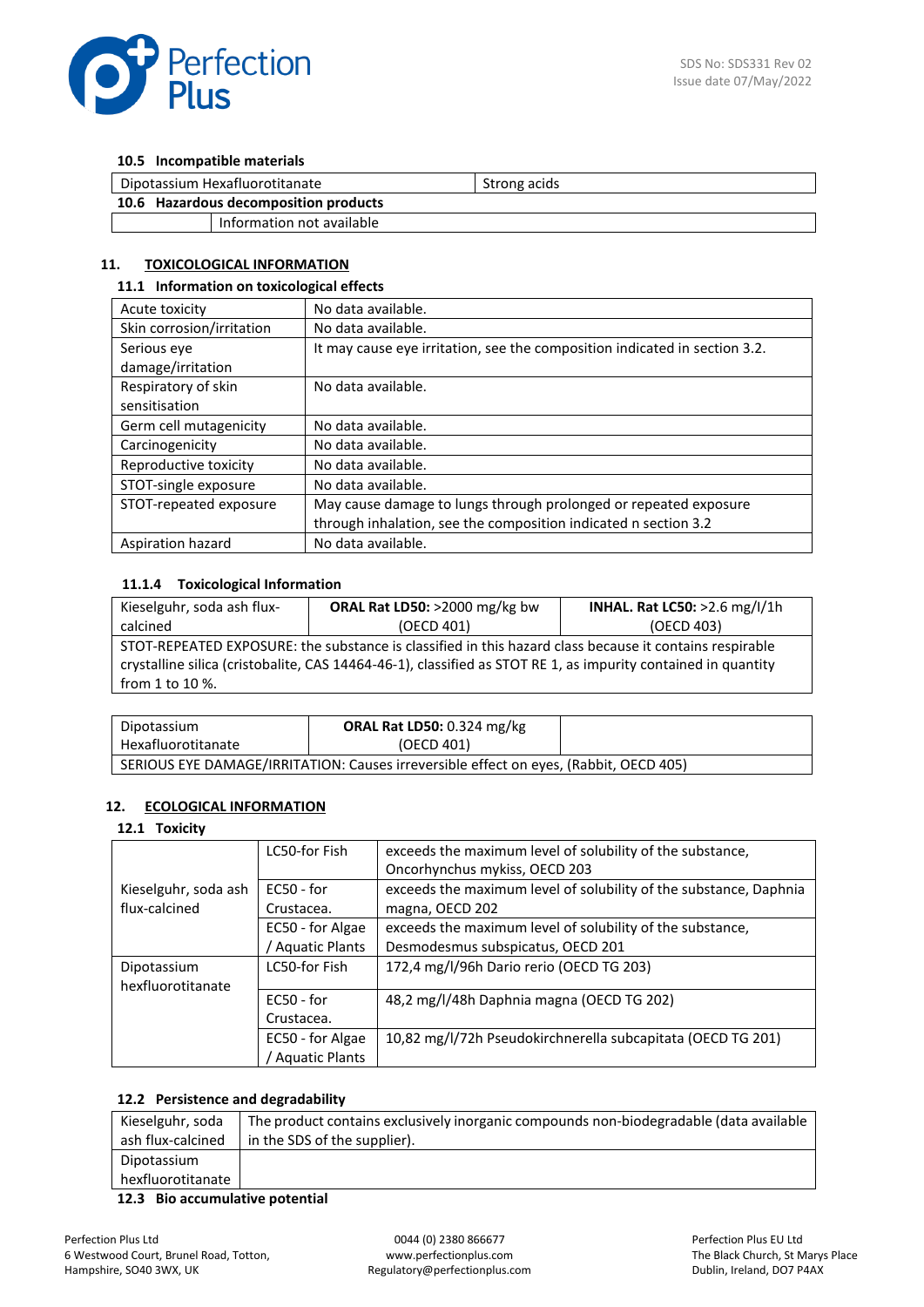

| Kieselguhr, soda<br>The product does not contain any substances expected to be bioaccumulating (data |                                                                                              |  |
|------------------------------------------------------------------------------------------------------|----------------------------------------------------------------------------------------------|--|
| ash flux-calcined<br>available in the SDS of the supplier).                                          |                                                                                              |  |
| Dipotassium                                                                                          | The product has a potential to bioaccumulate in aquatic organisms (data available in the     |  |
| hexfluorotitanate<br>SDS of the supplier).                                                           |                                                                                              |  |
| 12.4 Mobility in soil                                                                                |                                                                                              |  |
| Kieselguhr, soda                                                                                     | Mobility: not relevant due to the physical state of the product. The product is insoluble in |  |
| ash flux-calcined<br>water.                                                                          |                                                                                              |  |
| 12.5 Results of PBT and vPvB assessment                                                              |                                                                                              |  |
| On the basis of available data, the product does not contain any PBT or vPvB in percentage           |                                                                                              |  |
|                                                                                                      | greater than 0,1%.                                                                           |  |
| 12.6 Other adverse effects                                                                           |                                                                                              |  |

# No data is available on this product.

# **13. DISPOSAL CONSIDERATIONS**

#### **13.1 Waste treatment methods**

|                            | Dispose of in compliance with all local and national regulations.                                                                                                                                     |  |
|----------------------------|-------------------------------------------------------------------------------------------------------------------------------------------------------------------------------------------------------|--|
| <b>General information</b> |                                                                                                                                                                                                       |  |
|                            | Reuse, when possible. Product residues should be considered special hazardous waste. The<br>hazard level of waste containing this product should be evaluated according to applicable<br>regulations. |  |
| <b>Disposal Methods</b>    |                                                                                                                                                                                                       |  |
|                            | Disposal must be performed through an authorised waste management firm, in compliance<br>with national and local regulations.                                                                         |  |
|                            | Disposal of packaging                                                                                                                                                                                 |  |
|                            | Contaminated packaging must be recovered or disposed of in compliance with national<br>waste management regulations.                                                                                  |  |

#### **14. TRANSPORT INFORMATION**

#### **14.1 UN number**

|                                                                               | Not applicable. |  |
|-------------------------------------------------------------------------------|-----------------|--|
| UN proper shipping name<br>14.2                                               |                 |  |
| Not applicable.                                                               |                 |  |
| <b>Transport hazard class(es)</b><br>14.3                                     |                 |  |
| ADR/RID<br>Not applicable.                                                    |                 |  |
| Subsidiary risk                                                               | Not applicable. |  |
| <b>IMDG</b>                                                                   |                 |  |
| Subsidiary risk                                                               | Not applicable. |  |
| <b>IATA</b>                                                                   |                 |  |
| Subsidiary risk                                                               |                 |  |
| 14.4 Packing group                                                            |                 |  |
| Packing Group<br>Not applicable.                                              |                 |  |
| 14.5 Environmental hazards                                                    |                 |  |
| Environmental hazards                                                         | Not applicable. |  |
| Marine pollutant                                                              |                 |  |
| 14.6 Special precautions for user                                             |                 |  |
|                                                                               | Not applicable. |  |
| 14.7 Transport in bulk according to Annex II of MARPOL73/78 and the IBC Code. |                 |  |

Information not relevant.

## **15. REGULATORY INFORMATION**

#### **15.1 Safety, health and environmental regulations/legislation specific for the substance or mixture**

| Regulations | COMMISION REGULATION (EU) No 453/2010 of 20 May 2010 amending Regulation (EC) No         |
|-------------|------------------------------------------------------------------------------------------|
|             | 1907/2006 of the European Parliament and of the Council on the Registration, Evaluation, |